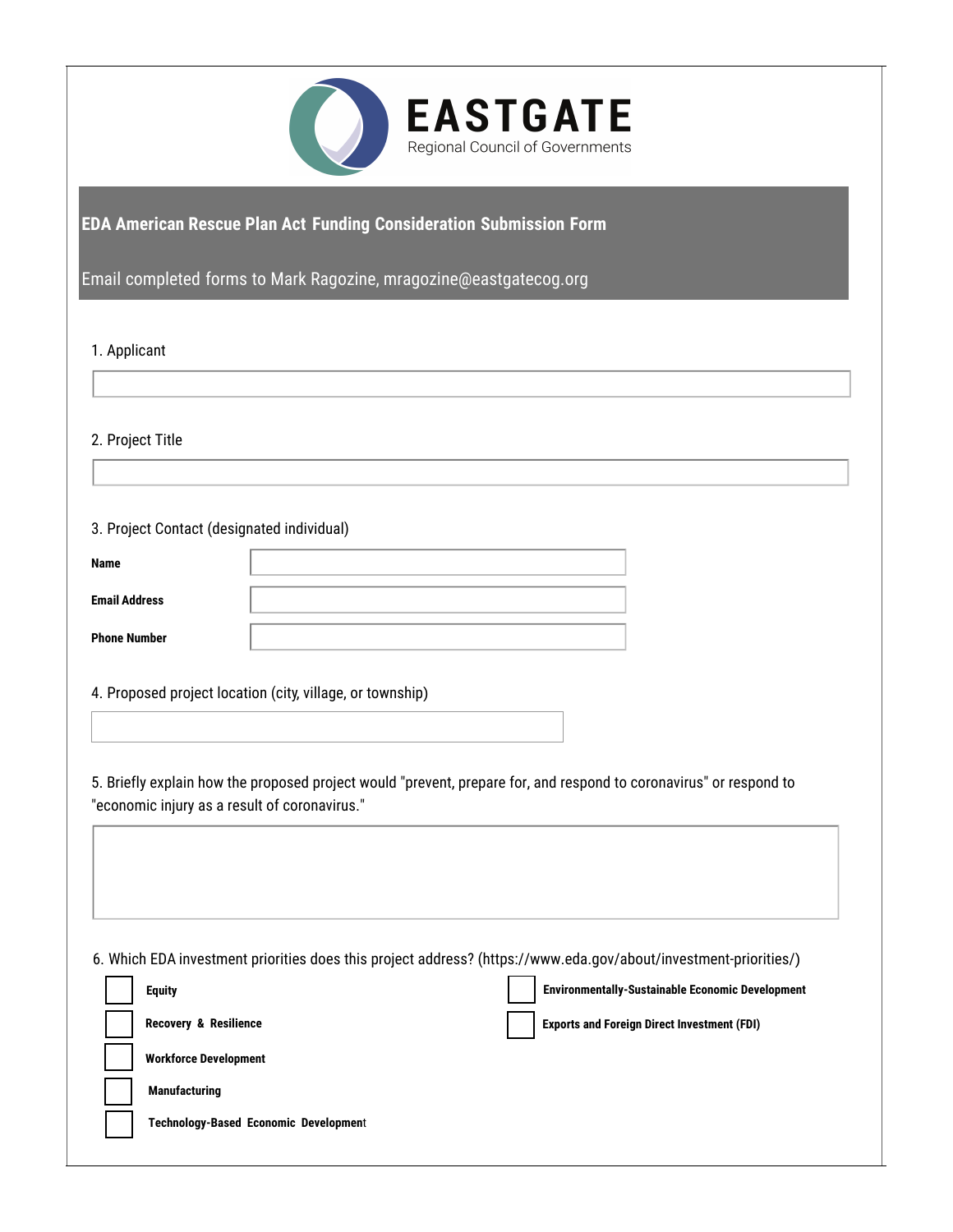| 7. Explain how this project addresses the investment priorities listed in Q6.                                        |
|----------------------------------------------------------------------------------------------------------------------|
|                                                                                                                      |
|                                                                                                                      |
|                                                                                                                      |
|                                                                                                                      |
|                                                                                                                      |
|                                                                                                                      |
|                                                                                                                      |
|                                                                                                                      |
|                                                                                                                      |
|                                                                                                                      |
|                                                                                                                      |
|                                                                                                                      |
|                                                                                                                      |
| 8. Which pillar (s) outlined in the Comprehensive Economic Development Strategy (CEDS) does this project             |
| address?(https://www.eastgatecog.org/library?parentId=20)                                                            |
| Educational Attainment & Talent Development- Create opportunities for Individuals to learn and advance.              |
|                                                                                                                      |
| Quality of Life & Community Vitality- Ensure all citizens have access to resources to live healthy, prosperous lives |
|                                                                                                                      |
| Economic Competitiveness & Innovation-Strengthen existing business and encourage new investment for regional growth  |
| 9. Which action items, objectives, opportunities, or priorities outlined in the CEDS are addressed by the project?   |
|                                                                                                                      |
|                                                                                                                      |
|                                                                                                                      |
|                                                                                                                      |
|                                                                                                                      |
|                                                                                                                      |
|                                                                                                                      |
|                                                                                                                      |
|                                                                                                                      |
|                                                                                                                      |
|                                                                                                                      |
|                                                                                                                      |
|                                                                                                                      |
|                                                                                                                      |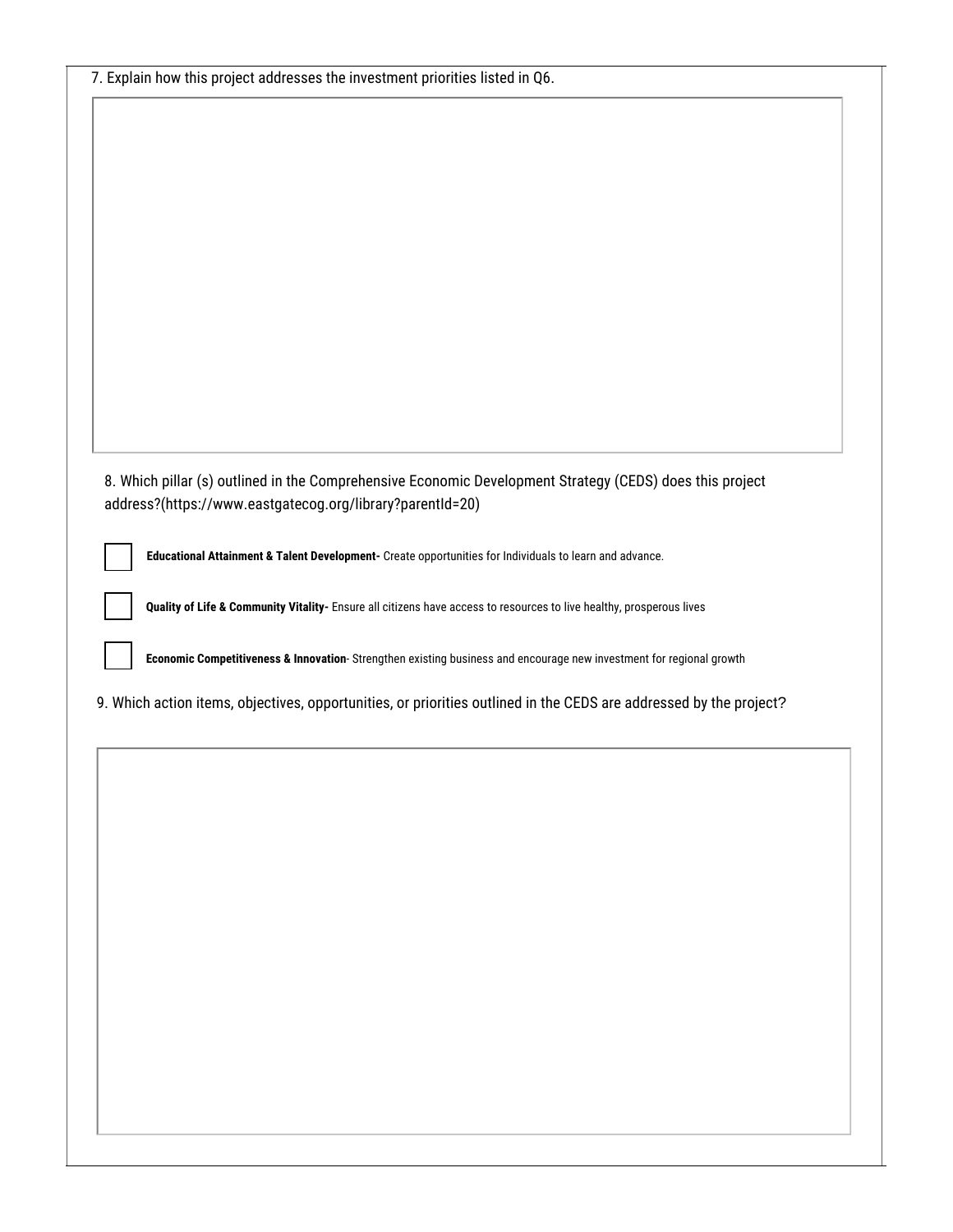10. Projected number of permanent jobs created (do not count contractors for design/construction work)

11. If job creation is expected, please elaborate (average wages, sectors, etc.)

12. Projected number of jobs retained

13. Identify employment impacts of project



**County** Region

14.Will the proposed project lead to private investment?

- Yes
- O No

15. Have matching funds been secured?

- Yes
- O No

16. Who owns the site's property?

## 17. Total Project Cost

18. EDA Share

19. Local Share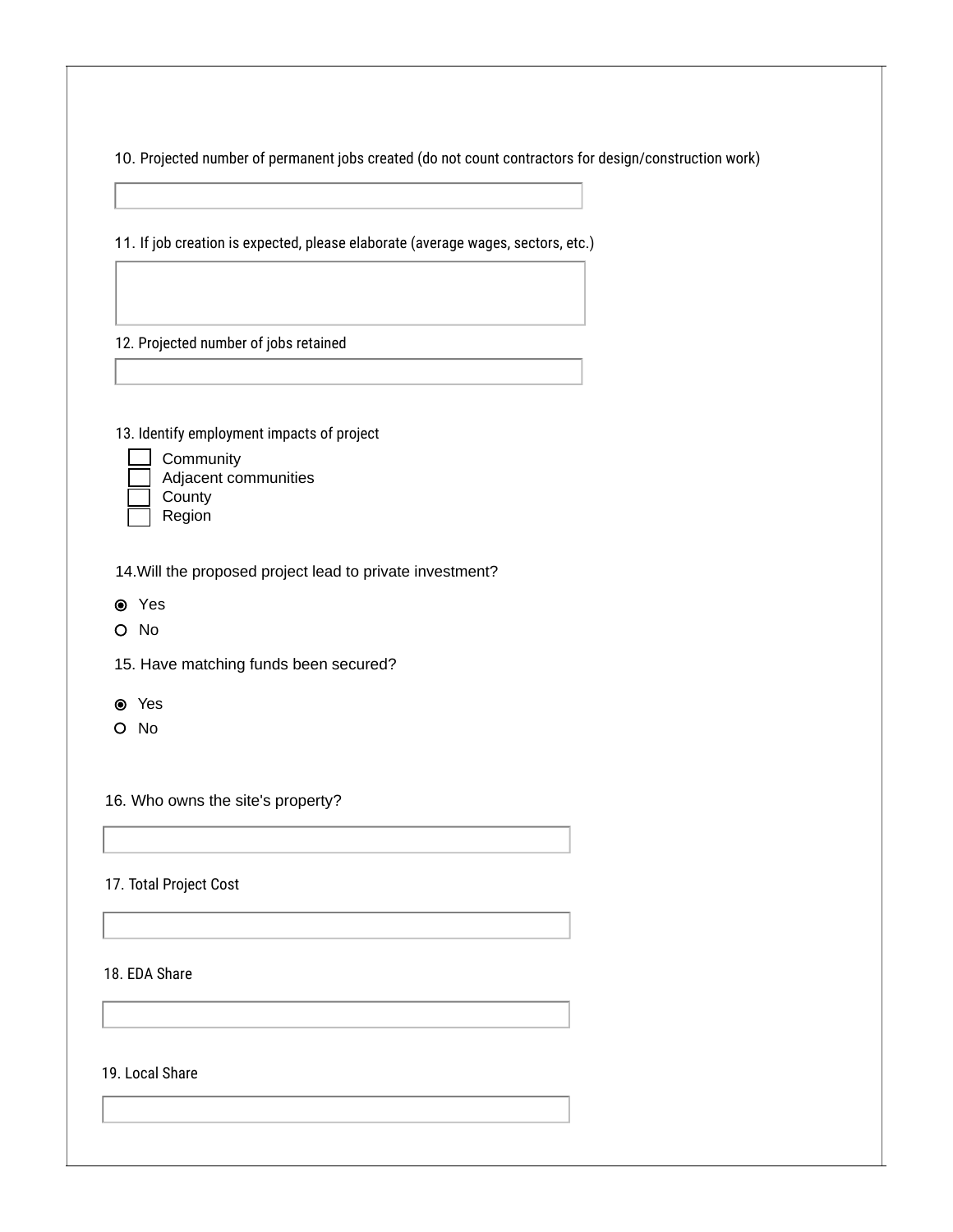18. Project Description (if you have drawing, tables, or other graphics, please include them in the email with this form)